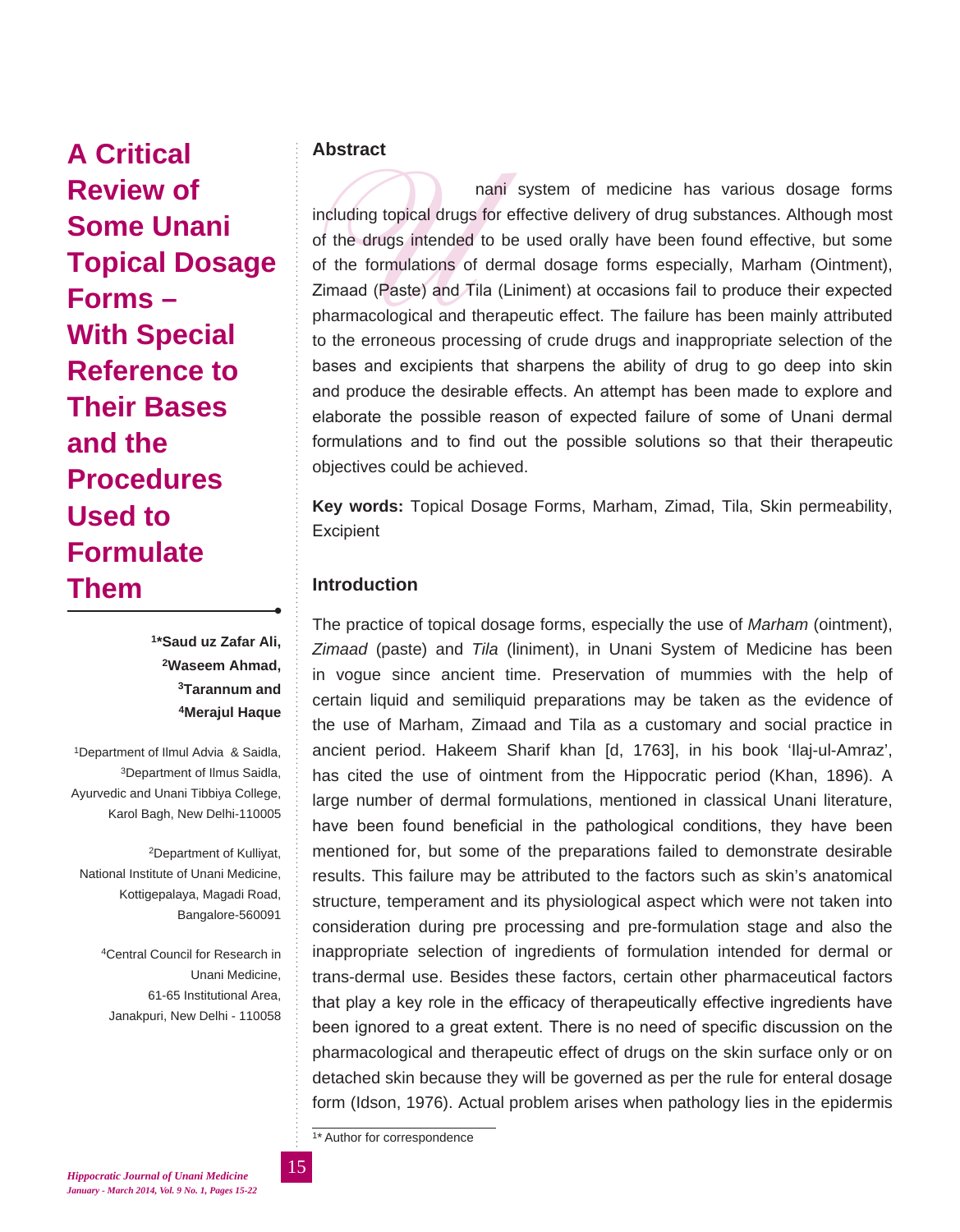or beneath it and there is no skin detachment. In such circumstances, drug molecule is needed to reach the site of pathology via dermal route.

### **Technicalities of Topical Dosage Form**

Externally, the human skin is packed with a tough and thickened layer known as stratum corneum. At the molecular level, it comprises of three major components; protein, fat and water, out of which water molecules are less in number as compared to lipid ones. This layer possesses diverse physiological function. It is responsible for the development and protection of human life and opposes the influx and efflux of substances. Efflux of sweat and sebum through glandular duct is ongoing process but not through stratum corneum (Tregear, 1964). Hence, the major problem is permeation and diffusion of different forms of drug designed for external use. If the active ingredients are capable of getting penetrated through stratum corneum, they can produce the effect at the pathological site after penetration. This problem is not common in case of dermal dosage forms of mineral origin drugs, but it is frequently encountered in case of the formulations of plant drugs. This is due to the fact that quantity of therapeutically active component in plant drugs is very little as compared to the drugs of mineral origin. Due to this fact, crude form of plant origin drugs, mostly taken through oral route, get digested under the influence of gastrointestinal fluids and their active components are released and absorbed resulting in desired pharmacological effect. Since, in crude drugs as such do not follow the same kinetics as that of the active ingredients and fail to exhibit the similar pattern of absorption, distribution and excretion over the skin which is consistent with active ingredients. Therefore, the effect likely to be produced by the active ingredient cannot be expected from crude drugs. Hence, it is mandatory that only active principles should be used in topical dosage forms for the therapeutic purpose so that the problem of permeation and absorption can be overcome and consequently their pharmacological effects can be established (Barry, 2007).

In Unani Pharmacopoeia of compound drugs, less space has been given to topical dosage forms although syrups, distillates, decoctions and calcinates extracted form of indigenous drugs have been accommodated appropriately. On the contrary, in cases of ointments, paste and liniments, usually crude drugs have been used in powder form not withstanding the complete release of the active principles from the plant cells for permeation through the skin seems to be a difficult.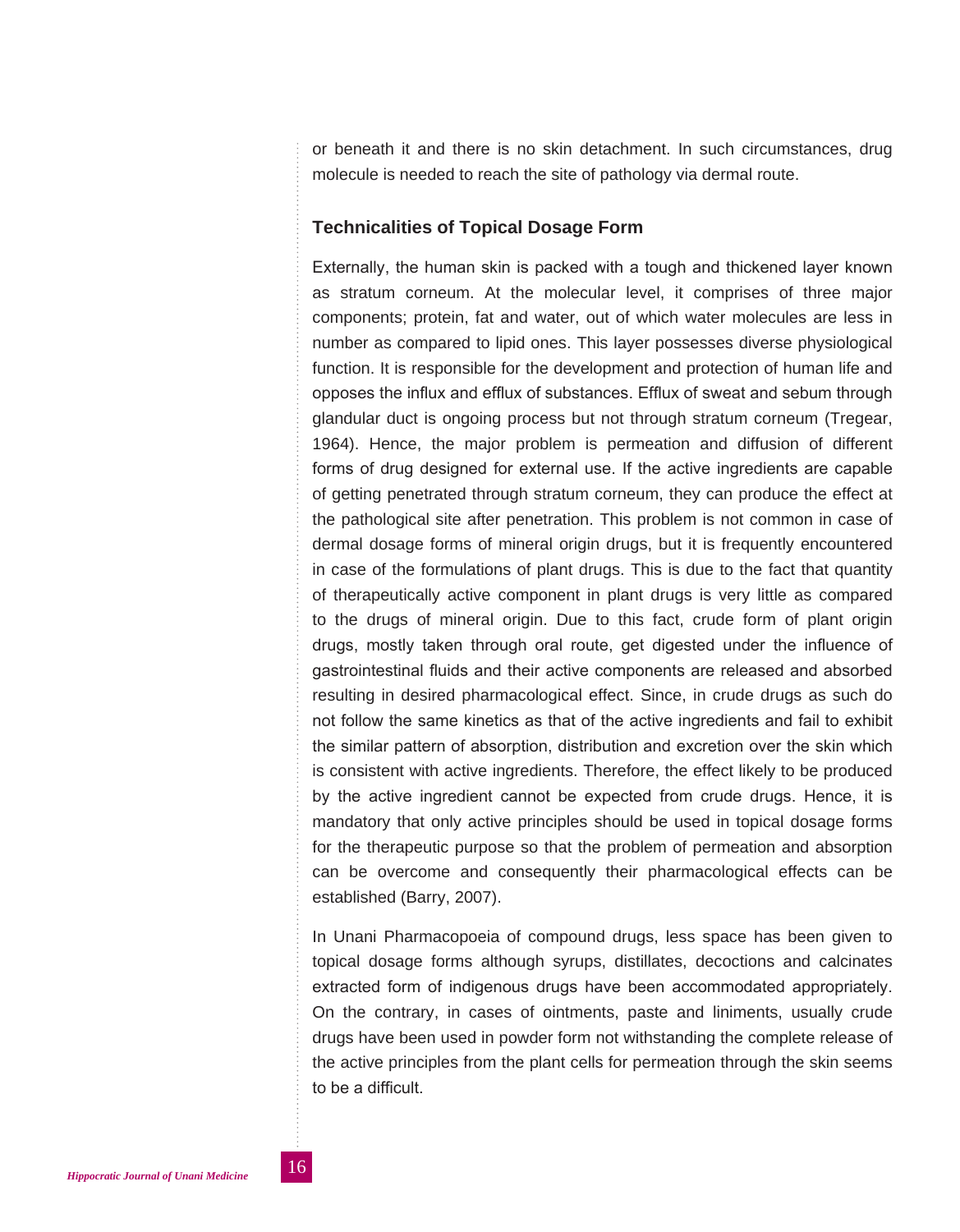The active principle permeation through the skin either indirectly by sweat duct, sebaceous duct and hair follicles or directly by stratum corneum of intact skin plays major role in the determination of efficacy of dermal dosage forms. Both the pathways mentioned above, allow permeation of components of specific type and of particular size under special circumstances. Lipid soluble drugs have great capacity to diffuse through stratum corneum. Though water soluble drugs can also penetrate stratum corneum indirectly but they can't diffuse directly through the stratum corneum (Barry, 2007). The problem of less permeability of water soluble drugs can be over come by including certain skin penetration enhancers in excipients and additives.

The second most important issue in pretext of drug permeation through skin is that, particle of ten micron or less can diffuse through indirect route i.e. hair follicles and duct of sebaceous glands while particles up to three micron only can diffuse through direct route i.e. through stratum corneum but only in a condition where skin loses its resistance and power (Idson, 1976). This is seen when natural property of skin is changed which allows increase in skin hydration to such extent that bio-molecules of skin especially water molecules increase from 5-15% to 25% where the passive diffusion which is one of the most important process required for transfer of drug substance could be possible (Idson, 1976). Rate of passive diffusion depends upon condition of skin; age, blood circulation, temperature and its metabolism and also on quantity of active principles. Minor variation in these factors can accelerate the rate of passive diffusion. But these factors are effective only if particle size of active principle is of less than 10 micron and could retain at the site of application for such a duration within which hydration of skin and the mechanical process of passive diffusion can pursue in such a manner where therapeutically active principles can exhibit their effects. (Barry, 2007). For this purpose, in case of ointment, paste and liniment, we need a suitable base commensurating with the purpose of permeation at the site of disease and the release of the active principles, so that they can hydrate the skin for drug permeation and hence can produce therapeutic effect.

In Unani medicine, commonly used bases for the said dosage forms are plain water, plant distillate, vinegar, vegetable oils, fat, honey, bee-wax and emulsions. Two or more bases in combination can be used considering the therapeutic objectives and site of application of the formulations, a wide range of formulations of ointment, paste and liniment do not have an appropriate base combination giving rise to the elements of doubt about such preparations.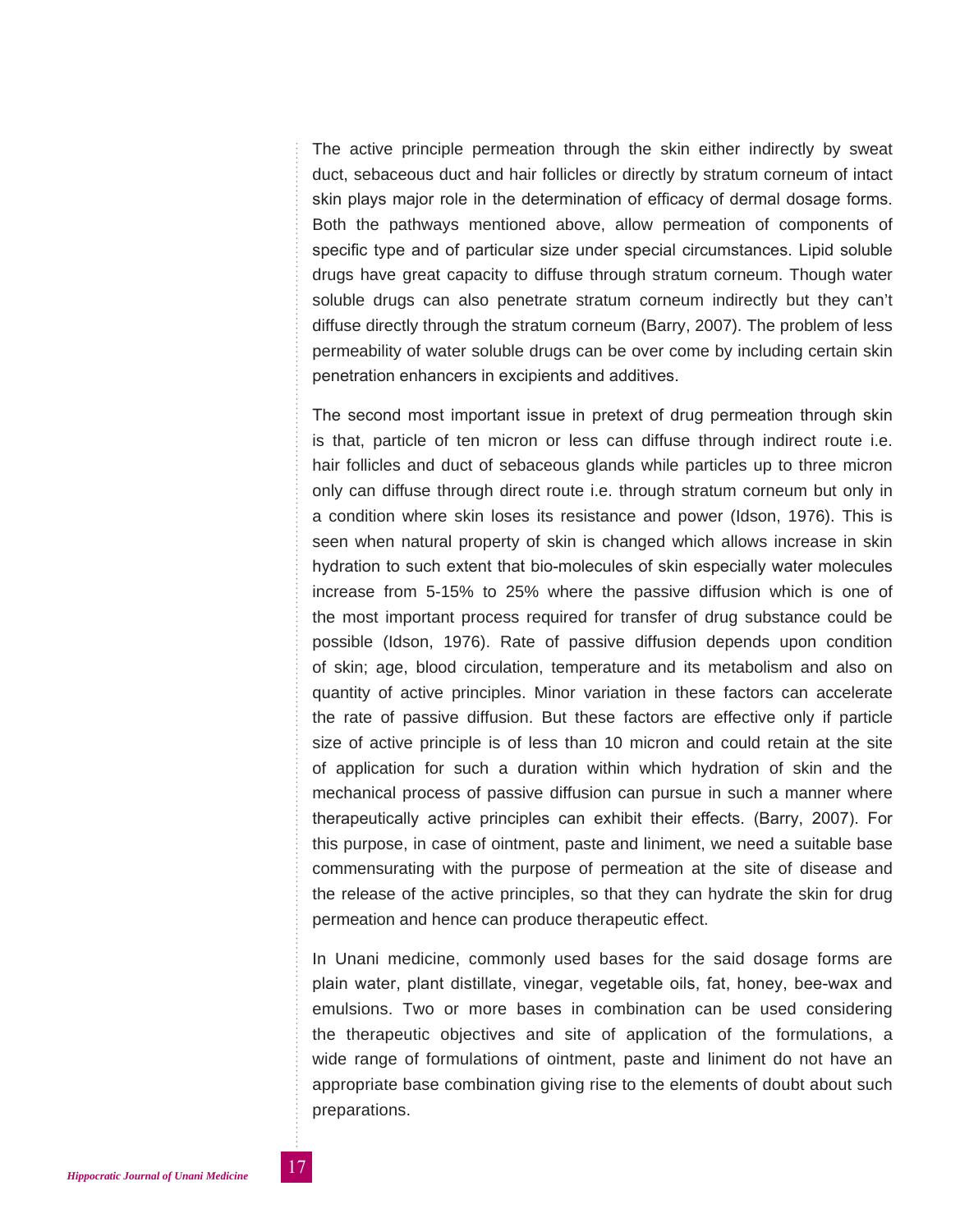# **Problems Consistent with Topical Unani Dosage Form and Their Possible Solution**

Topical dosage forms which are prepared by using water or distillate of plant drugs as a base, instead of hydrating the skin, may absorb water molecule from skin due to atmospheric temperature even if there is mucilaginous or gummy substances in the formulation. As a result, the drug will not come in contact with skin leading to failure of drug to reach the stage of permeation and absorption in effective manner. The other cause of poor efficacy of such formulations lies in the fact that the presence of water or distillate of plant drugs allows release of water soluble particle only from crude drug, while the rate of diffusion of water-soluble particles in the skin is very low, as compared to lipid-soluble particle. For example "Zimaad Kabid" which is used in hepatitis, includes *afsanteen, haasha, nagar motha, baranjasif, iklilul malik, gul-ebabuna, balchad, mako khushk, jadwar, mur makk and rasot* as ingredients*. Mur makki* and *rasot* have been included as gummy substances while *aab- e-mako* has been used as the base for preparation of this formulation (Kabeeruddin, 1938). But unfortunately this pharmaceutical preparation will neither produce skin hydration nor cause permeation of active ingredients.

Experts of Unani pharmacy often use vinegar and alcohol as a base in some formulations for topical use, probably due to the fact that vinegar and alcohol act as better solvent for various active ingredients as compared to water. These are better solvents for resinous substances and most varieties of lipid, thus allowing better penetration. But this is possible only when these bases which are volatile in nature, could be retained on the site of application for sufficient period of time. It does not appear to be feasible unless the formulation is prepared in a form that allows minimum evaporation where applied over the skin only, then its efficacy can be speculated.

In certain cases, physicians use honey as a base for topical preparations, so that drug could remain adhered to the base and induce response gradually. But use of honey as a base does not appear to be rational. Honey itself is water soluble, its ability to dissolve / solubilize the active ingredients of drugs is not appreciable. Besides, honey is also not able to produce hydration of desirable degree. As a result, active ingredients in honey base won't be able to reach the stage of penetration and absorption and hence, it will not serve the purpose for which it was included in the formulation. For example, "Tila-e-Mulazziz", a compound formulation prepared by using honey as a base, has ingredients viz. *kafoor, aqarqarhah* and *suhaga khaam* (Kabeeruddin, 1938). Practically, *kafoor* is lipid soluble and *suhaga khaam* is water soluble. On the other hand,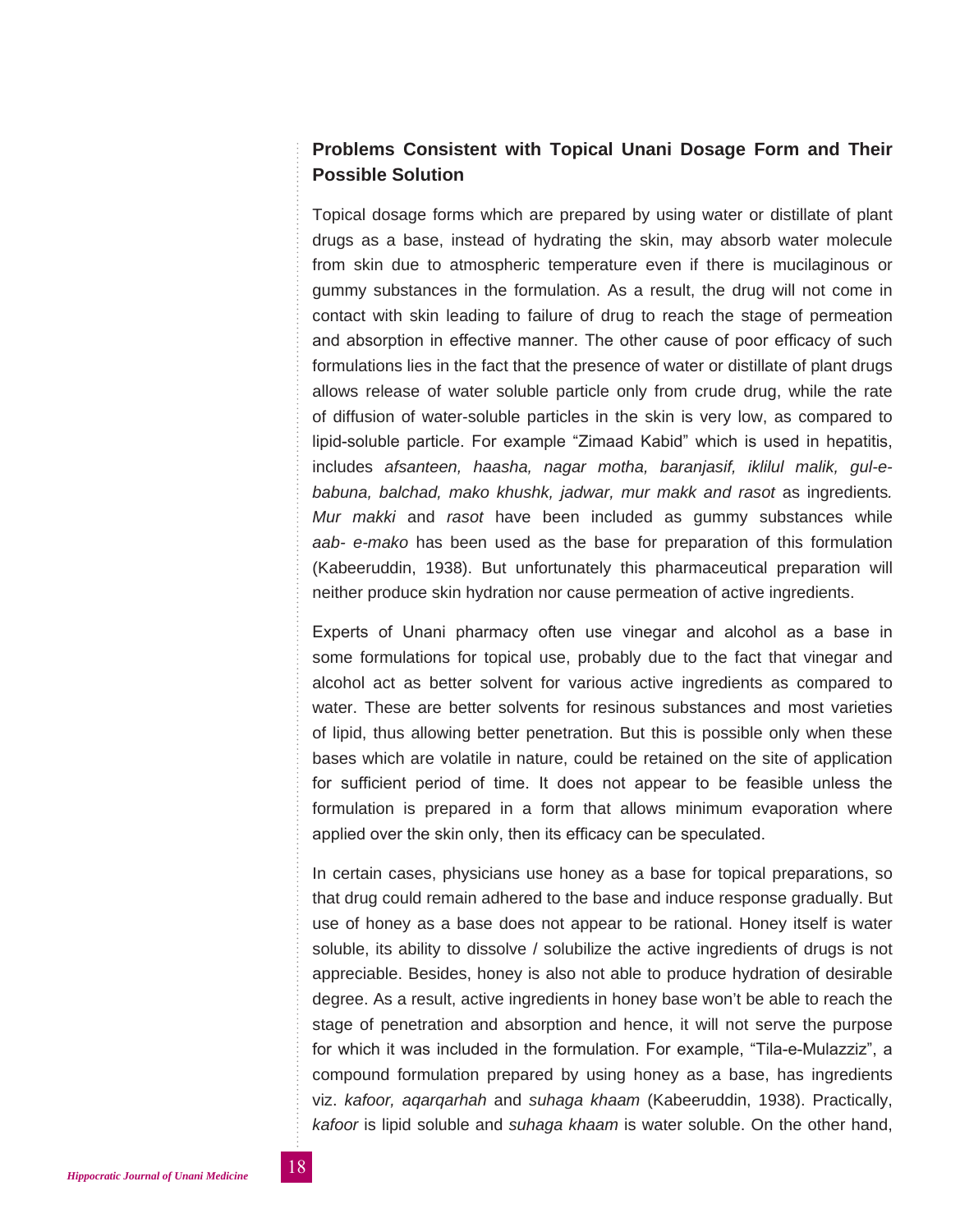*Aqarqarhah* is a plant origin drug having different chemical constituents. Whether active principles of drugs like kafoor, aqarqarhah and suhaga khaam are soluble in honey is doubtful. Honey will release and allow them to penetrate the skin? It is also not clear that what amount of active constituents will be released by honey to allow them to penetrate the skin. Both the possibilities i.e. chances of solubility and the release of active ingredients appear to fiddling.

To prepare ointment and liniment, physicians use bees wax along with some other bases. Most of the experts believe that bees wax as a single absorptive base has the ability to absorb water molecules and can attach the water molecules to about half of its own weight. In the light of this characteristic feature of bees wax, its use as base will put hindrance in hydration of skin, as it will absorb the moisture and thereby arrest the penetration of active principle through the skin. That's why physicians do not prefer use of beeswax alone (as a base) for intact and healthy skin. But, for the treatment of skin diseases like septic wounds, abraded and injured skin, its use is found to be beneficial as drying of exudates would be the main motive of treatment in all such cases and hydration of skin would not be required. The beeswax in such cases will absorb the exudates on one hand and release the drug molecules on the other and thus will promote the process of healing. But due to certain complexities the use of beeswax alone as a base, is not in practice rather it is commonly used along with some fixed oil which gives several other pharmaceutical benefits.

Dermatological dosage forms for pathologies on intact skin or within the skin which are prepared in lipids or oils, not only make the skin hydration better but also allow easy penetration and absorption of lipid soluble drug, thus promoting their actions. But this is possible only when active principles are soluble in lipid or oil to a large extent. But if the drug substances remain suspended in lipid or oil base, then the expected pharmacological action and therapeutic effect can not be ascertained. For example "Zimad Khadar Jadeed", a topical dosage form containing *filfil siyah, aqarqarhah, qaranfal, farfiyoon, shoneez, zanjabeel* is being prepared in base of *roghan-e-gul* (Kabeeruddin. 1938). The active constituents of crude plant drug will hardly dissolve in oil base, *farfryoon* is soluble in oil but only when the oil is hot, therefore there are lead chances that this formulation will be able to produce any pharmacological effect. A little modification in pharmaceutical procedure of this formulation will help it absorption through skin and assure its efficacy. Firstly, *farfiyoon* should be dissolved in hot *roghan-e-gul* and 50% alcoholic extract of remaining plant drugs should be incorporated in the same base; mixed well to make a homogenous paste. In this way, the active principle, will be in a state to diffuse the skin and hence will exert the optimum pharmacological effect.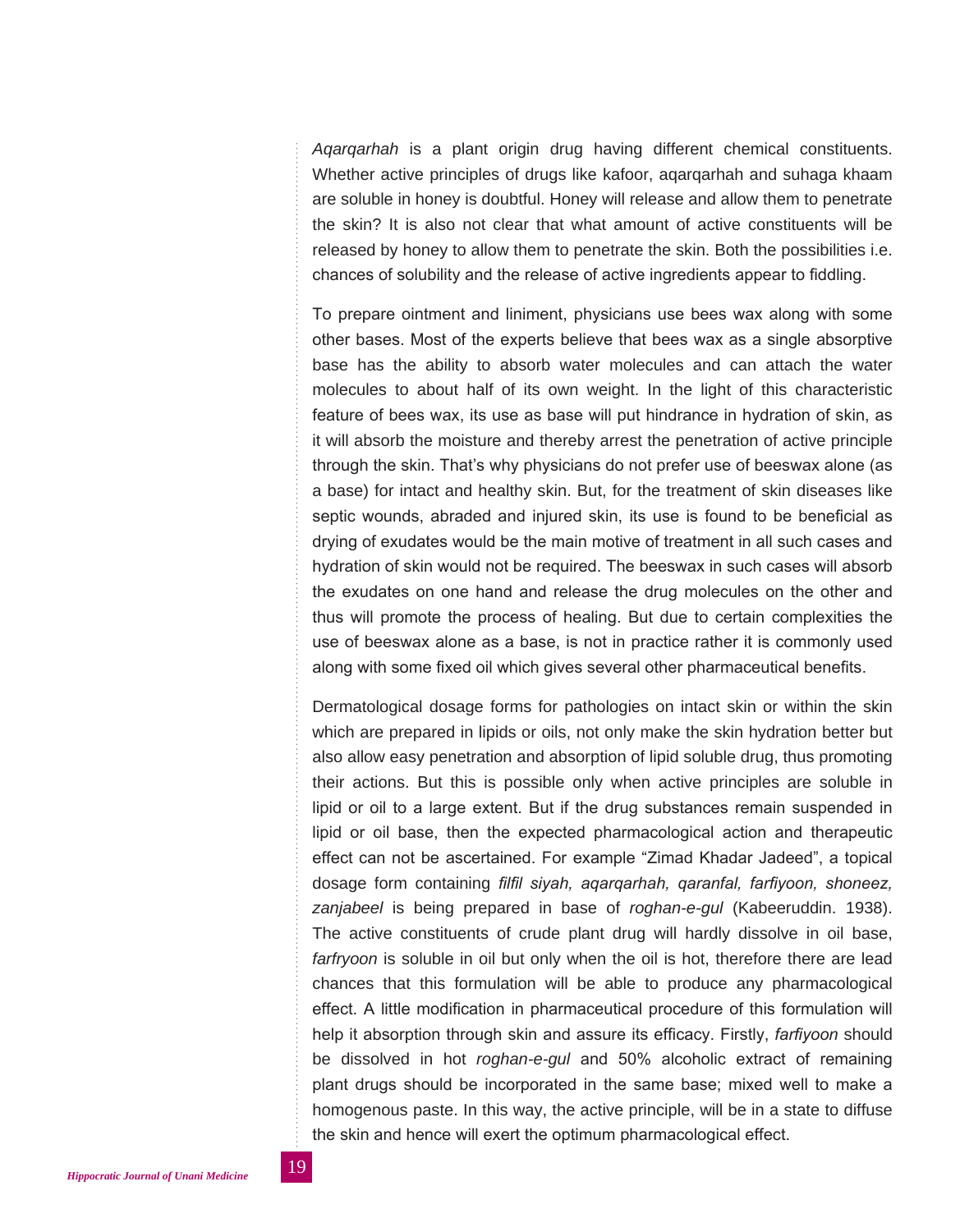Similar condition is seen with "Zimad Khwab Aawar" which is prepared from the following ingredients: *kafoor, afyoon, zafraan, tukhm kaaho, gul nilofar,* and is prepared by using *roghan-e-gul, sirka* and *aab-e-kishneez* as the base. *Kafoor* is soluble in *roghan-e-gul*, *afyoon* in vinegar and *zafraan* in *aab-e-kishneez*. Moreover, it makes a strong coating over the skin that facilitates the process of skin hydration (Kabeeruddin. 1938). Therefore, this formulation, due to the solubility of its active principles and the ability skin to hydrate the skin seems to be therapeutically effective as drug contents will permeate the skin and exert their pharmacological effect.

Nowadays, while selecting the base for paste, ointment and liniment, experts of pharmaceutics advocate the use of mineral oils such as soft and liquid paraffin, especially in cases where pathology lies under the skin or within the skin. This will form a thick layer over the skin which will melt because of body temperature and hydrate the skin. But the major problem associated with such a base is its non-penetrating ability in the skinwhen used singly as a base. That's why other bases like beeswax, oil etc. are also included along with them for better skin hydration, easy penetration and good therapeutic effects (Barry, 2007).

In the light of above discussion, it can be said that use of single base in dermal dosage forms is not appreciable because of the problem of inconsistent permeation and absorption of active principles, associated with single base. That's why experts have used different combinations of the bases. Oil with beeswax, water with oil and vinegar with oil and beeswax are few important combinations that are frequently used in preparation of certain dermal dosage forms.

Among these combinations, water in oil emulsion as a base is considered appropriate for specific benefits and for selected dermal dosage forms when the pathology is present at skin surface or abraded skin, or when intended to be used over oily skin. But for the pathology under or within the intact skin, these emulsions as base are less useful as they form only light coating over skin which is insufficient for proper hydration of skin. Therefore, emulsions are used as a base in those conditions where pathology exists on skin surface or the continuity breached, because penetration of active principles through breached skin is similar to penetration through stomach and intestine. Although bases like water in oil emulsion are less used in Unani Medicine, but cosmetic products like cold creams are prepared in these types of bases as these are designed for protection of skin surface and for treating the pathology of skin. "Zimaad-e-Jarab Deegar" of Bayaz Kabeer, is used for infective scabies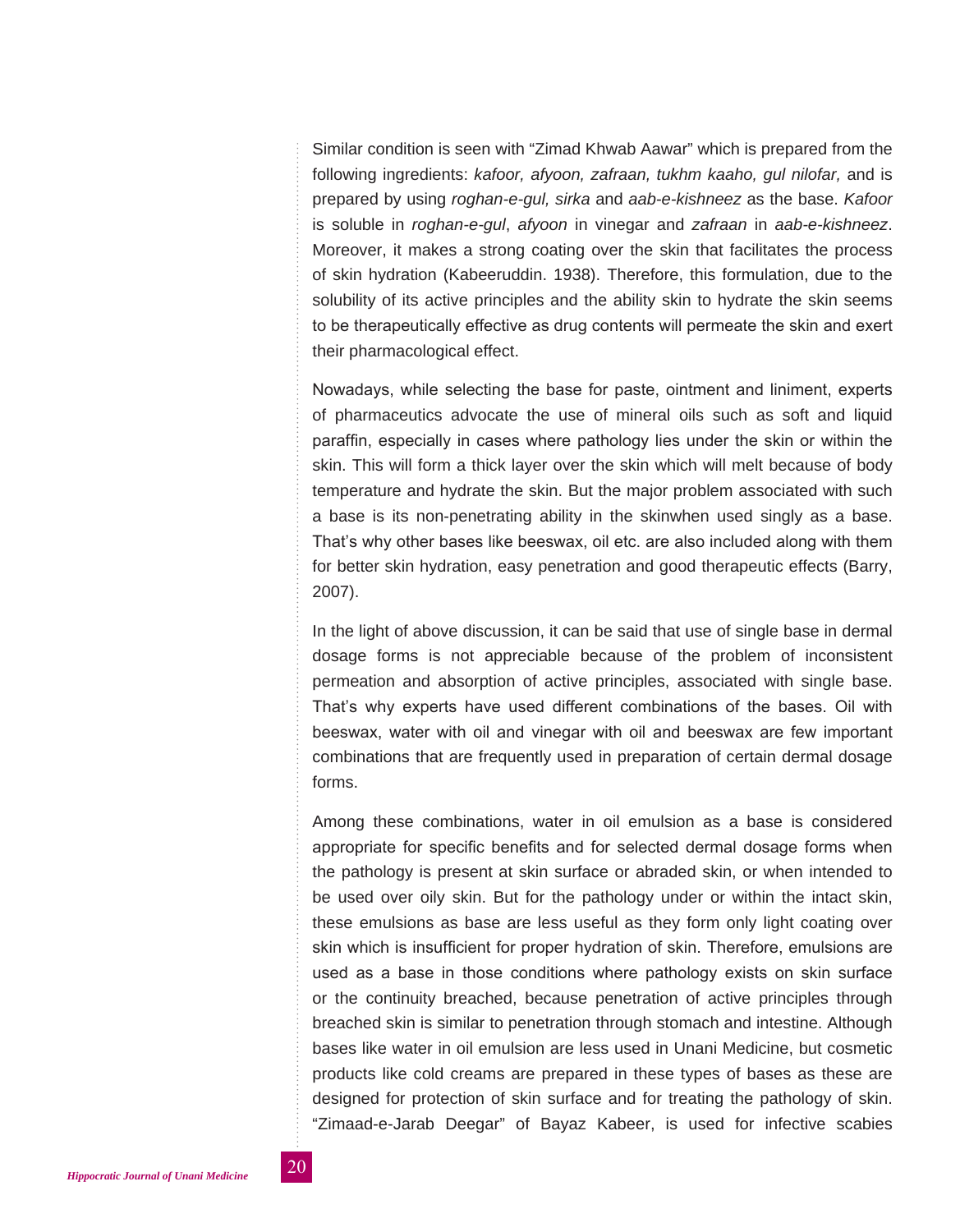where skin surface gets inflammed and ulcerated. This formulation is based on "*henna*" and prepared in the base of linseed oil and plain water which presents a picture of water in oil emulsion (Kabeeruddin, 1938). Because of being processed in emulsion base, it seems to be effective for skin surface pathology. The active principle of the compound will interact with ulcerated surface and hydration of skin with further help in permeation and thereby inducing the pharmacological effect.

Some of the formulations on account of having better combination of bases produce desirable pharmacological and therapeutic actions. For example, "Marham Nasoor*"* based on z*ard chob* and m*urdaar sang* is prepared by using beeswax and *roghan-e-gul* as base. It is used in the management of open and septic wounds (Kabeeruddin, 1938). This appears to be a complete and excellent ointment for the pathological condition, it is recommended for the beeswax contained in it will absorb the oozing exudates of ulcerated skin and *roghan-e-gul* will help in skin hydration that will ultimately result in better drug delivery and better therapeutic effect. Similarly, *"*Marham-e-Rusul*"* that contains *zangaar, murdaarsang* and *zarawand* is prepared by using *jausheer, behrozah, mur makki, kundur, muqil, ushq, rateenaj* with beeswax and olive oil as base (Khan, d. 1763, p. 1896). These gummy substances along with bees wax constitute a potent base for absorbing the exudates of ulcerated wound, while olive oil facilitates drug permeation hydrating in skin. That is why this formulation seems to be very useful in condition of ulcerated or septic wounds. The gunny substances have added value owing to possessing healing property.

# **Conclusion**

In the light of above discussion, it may be concluded that the successful treatment through dermal dosage forms; ointment, paste and liniment, depends mainly on physicochemical properties of bases which will be selected by taking into account the site of disease, type of disease and type of ingredients. Permeation, absorption and metabolism of these forms are totally different from those of oral dosage forms. In case of dermal dosage forms, only active principles of ingredients are able to penetrate the skin. So, it would be better if only their active principles are used in the form of extracts. Bases should be selected on the basis of the site of disease and the nature pathological condition because skin hydration plays a major role in drug permeation. Therefore, use of fixed oil along with some suitable bases would be a preferred option. It seems essential to formulate or develop the formulation of topical